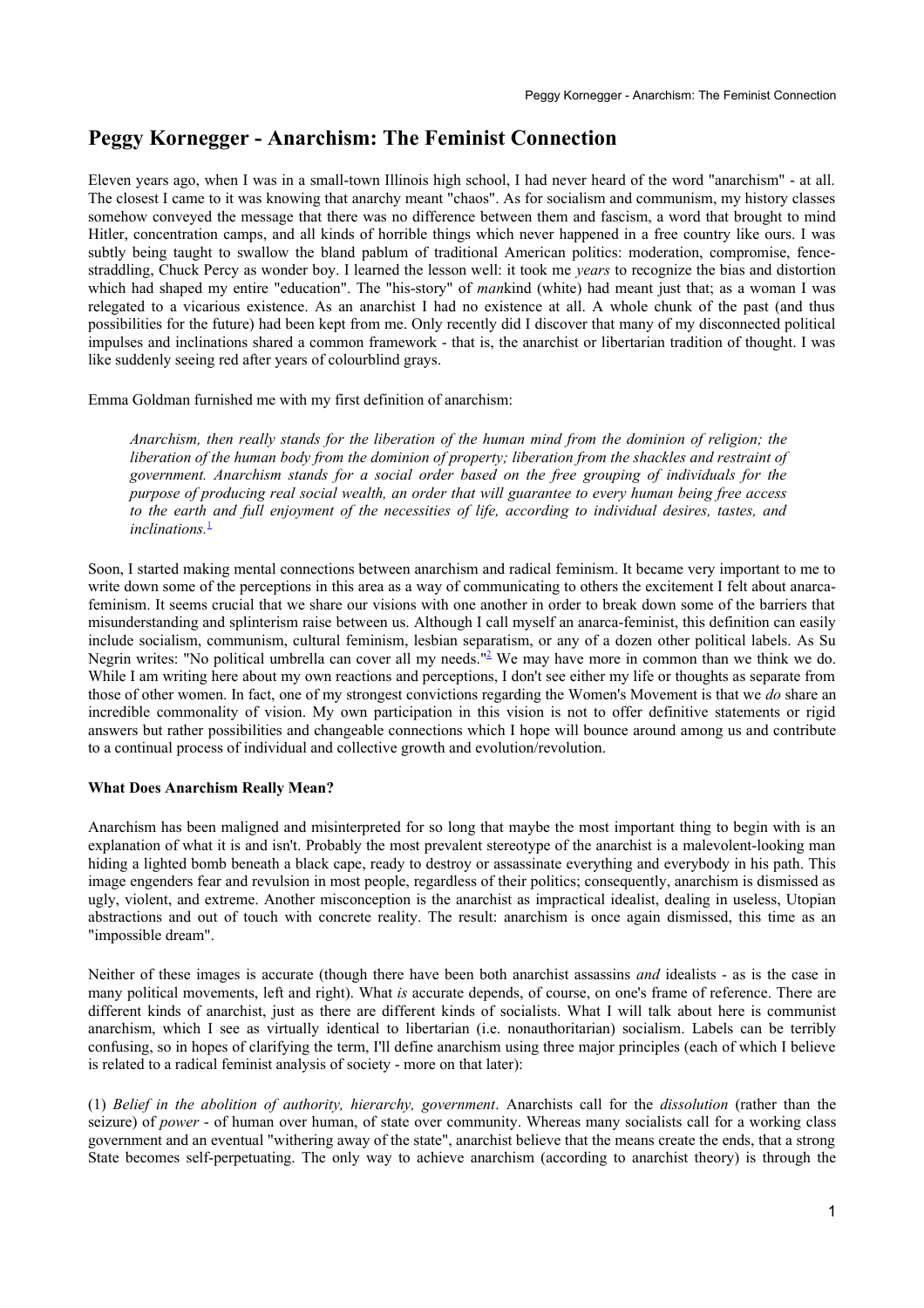creation of co-operative, anti-authoritarian forms. To separate the process from the goals of revolution is to insure the perpetuation of oppressive structure and style.

(2) *Belief in both individuality and collectivity*. Individuality is not incompatible with communist thought. A distinction must be made though, between "rugged individualism", which fosters competition and a disregard for the needs of others, and true individuality, which implies freedom without infringement on others' freedom. Specifically, in terms of social and political organization, this meant balancing individual initiative with collective action through the creation of structures which enable decision-making to rest in the hands of all those in a group, community, or factory, not in the hands of "representatives" or "leaders". It means coordination and action via a non-hierarchical network (overlapping circles rather than a pyramid) of small groups or communities. (See descriptions of Spanish anarchist collectives in next section.) Finally, it means that successful revolution involves unmanipulated, autonomous individuals and groups working together to take "direct, unmediated control of society and of their own lives".<sup>[3](http://web.archive.org/web/20040104213814/http:/www.cluefactory.org.uk/ace/rumours/kornegge.html#note3)</sup>

(3) *Belief in both spontaneity and organization*. Anarchists have long been accused of advocating chaos. Most people in fact believe that anarchism is a synonym for disorder, contusion, violence. This is a total misrepresentation of what anarchism stands for. Anarchists don't deny the necessity of organization; they only claim that it must come from below, not above, from within rather than from without. Externally imposed structure or rigid rules which foster manipulation and passivity are the most dangerous forms a socialist "revolution" can take. No one can dictate the exact shape of the future. Spontaneous action within the context of a specific situation is necessary if we are going to create a society which responds to the changing needs of individuals and groups. Anarchists believe in fluid forms: small-scale participatory democracy in conjunction with large-scale collective cooperation and coordination (without loss of individual initiative).

So anarchism sounds great, but how could it possibly work? That kind of Utopian romanticism couldn't have any relation to the real world... right? Wrong. Anarchists have actually been successful (if only temporarily) in a number of instances (none of which is very well known). Spain and France, in particular, have long histories of anarchist activity, and it was in these two countries that I found the most exciting concretisations of theoretical anarchism.

#### **Beyond Theory—Spain 1936-39, France 1968**

The revolution is a thing of the people, a popular creation; the counter-revolution is a thing of the State. *It has always been so, and must always be so, whether in Russia, Spain, or China.*[4](http://web.archive.org/web/20040104213814/http:/www.cluefactory.org.uk/ace/rumours/kornegge.html#note4) Anarchist Federation of Iberia (FAI), *Tierra y Libertad*, July 3, 1936

The so-called Spanish Civil War is popularly believed to have been a simple battle between Franco's fascist forces and those committed to liberal democracy. What has been overlooked, or ignored, is that much more was happening in Spain than civil war. A broadly-based social revolution adhering to anarchist principles was taking firm, concrete form in many areas of the country. The gradual curtailment and eventual destruction of this libertarian movement is less important to discuss here than what was actually achieved by the women and men who were part of it. Against tremendous odds, they made anarchism work.

The realization of anarchist collectivisation and workers' self-management during the Spanish Revolution provides a classic example of organization-plus-spontaneity. In both rural and industrial Spain, anarchism had been a part of the popular consciousness for many years. In the countryside, the people had a long tradition of communalism; many villages still shared common property or gave plots of land to those without any. Decades of rural collectivism and cooperation laid the foundation for theoretical anarchism, which came to Spain in the 1870s (via the Italian revolutionary, Fanelli, a friend of Bakunin) and eventually gave rise to anarco-syndicalism, the application of anarchist principles to industrial trade unionism. the *Confederacion National del Trebajo*, founded in 1910, was the anarcosyndicalist union (working closely with the militant *Federacion Anarquista Iberica*) which provided instruction and preparation for workers' self-management and collectivization. Tens of thousands of books, newspapers, and pamphlets reaching almost every part of Spain contributed to an even greater general knowledge of anarchist thought<sup>[5](http://web.archive.org/web/20040104213814/http:/www.cluefactory.org.uk/ace/rumours/kornegge.html#note5)</sup>. The anarchist principles of non-hierarchical cooperation and individual initiative combined with anarco-syndicalist tactics of sabotage, boycott and general strike, and training in production and economics, gave the workers *background* in both theory and practice. This led to a successful *spontaneous* appropriation of both factories and land after July 1936.

When the Spanish right responded to the electoral victory of the Popular Front with an attempted military takeover, on July 19, 1936, the people fought back with a fury which checked the coup within 24 hours. At this point, ballot box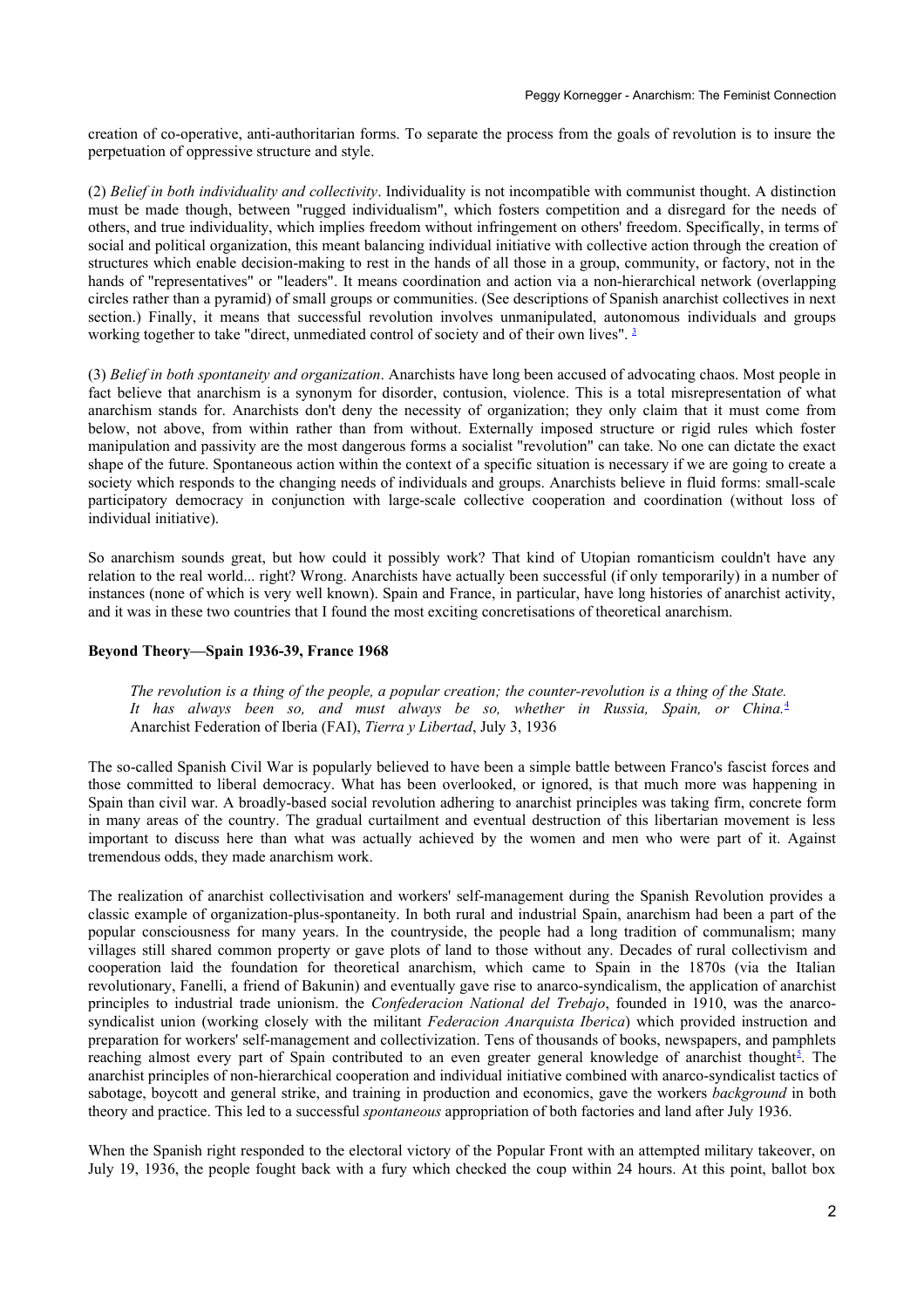success became incidental; total social revolution had begun. While the industrial workers either went on strike or actually began to run the factories themselves, the agricultural workers ignored landlords and started to cultivate the land on their own. Within a short time, over 60% of the land in Spain was worked collectively - without landlords, bosses, or competitive incentive. Industrial collectivization took place mainly in the province of Catalonia, where anarco-syndicalist influence was strongest. Since 75% of Spain's industry was located in Catalonia, this was no small achievement<sup>[6](http://web.archive.org/web/20040104213814/http:/www.cluefactory.org.uk/ace/rumours/kornegge.html#note6)</sup>. So, after 75 years of preparation and struggle, collectivization was achieved, through the spontaneous collective action of individuals dedicated to libertarian principles.

What, though, did collectivization actually mean, and how did it work? In general, the anarchist collectives functioned on two levels: (1) small-scale participatory democracy and (2) large-scale coordination with control at the bottom. At each level, the main concern was decentralization and individual initiative. In the factories and villages, representatives were chosen to councils which operated as administrative or coordinating bodies. Decisions always came from more general membership meetings, which all workers attended. To guard against the dangers of representation, representatives were workers themselves, and at all times subject to immediate, as well as periodic, replacement. These councils or committees were the basic units of self-management. From there, they could be expanded by further coordination into loose federations which would link together workers and operations over an entire industry or geographical area. In this way, distribution and sharing of goods could be performed, as well as implementation of programs of wide-spread concern, such as irrigation, transportation, and communication. Once again, the emphasis was on the bottom-to-top process. This very tricky balance between individuality and collectivism was most successfully accomplished by the Peasant Federation of Levant, which included 900 collectives, and the Aragon Federation of Collectives, composed of about 500 collectives.

Probably the most important aspect of self-management was the equalization of wages. This took many forms, but frequently the "family wage" system was used, wages being paid to each worker in money or coupons according to her/his needs and those of dependants. Goods in abundance were distributed freely, while others were obtainable with "money".

The benefits which came from wage equalization were tremendous. After huge profits in the hands of a few men were eliminated, the excess money was used both to modernize industry (purchase of new equipment, better working conditions) and to improve the land (irrigation, dams, purchase of tractors, etc.). Not only were better products turned out more efficiently, but consumer prices were lowered as well. This was true in such varied industries as: textiles, metal and munitions, gas, water, electricity, baking, fishing, municipal transportation, railroads, telephone services, optical products, health services, etc. The workers themselves benefited from a shortened work week, better working conditions, free health care, unemployment pay, and a new pride in their work. Creativity was fostered by selfmanagement and the spirit of mutual aid; workers were concerned with turning out products which were better than those turned out under conditions of labour exploitation. They wanted to demonstrate that socialism works, that competition and greed motives are unnecessary. Within months, the standard of living had been raised by anywhere from 50-100% in many areas of Spain.

The achievements of the Spanish anarchists go beyond a higher standard of living and economic equality; they involve the realization of basic human ideals: freedom, individual creativity, and collective cooperation. The Spanish anarchist collectives did not fail; they were destroyed from without. Those (of the right and left) who believed in a strong State worked to wipe them out - of Spain and history. The successful anarchism of roughly eight million Spanish people is only now beginning to be uncovered.

*C'est pour toi que tu fais la revolution*<sup>2</sup>. [It is for yourself that you make the revolution.] Daniel and Gabriel Cohn-Bendit

Anarchism has played an important part in French history, but rather than delve into the past, I want to focus on a contemporary event–May-June, 1968. The May-June events have particular significance because they proved that a general strike and takeover of the factories by the workers, and the universities by the students, could happen in a modern, capitalistic, consumption-oriented country. In addition, the issues raised by the students and workers in France (e.g. self-determination, the quality of life) cut across class lines and have tremendous implications for the possibility of revolutionary change in a post-scarcity society<sup>[8](http://web.archive.org/web/20040104213814/http:/www.cluefactory.org.uk/ace/rumours/kornegge.html#note8)</sup>.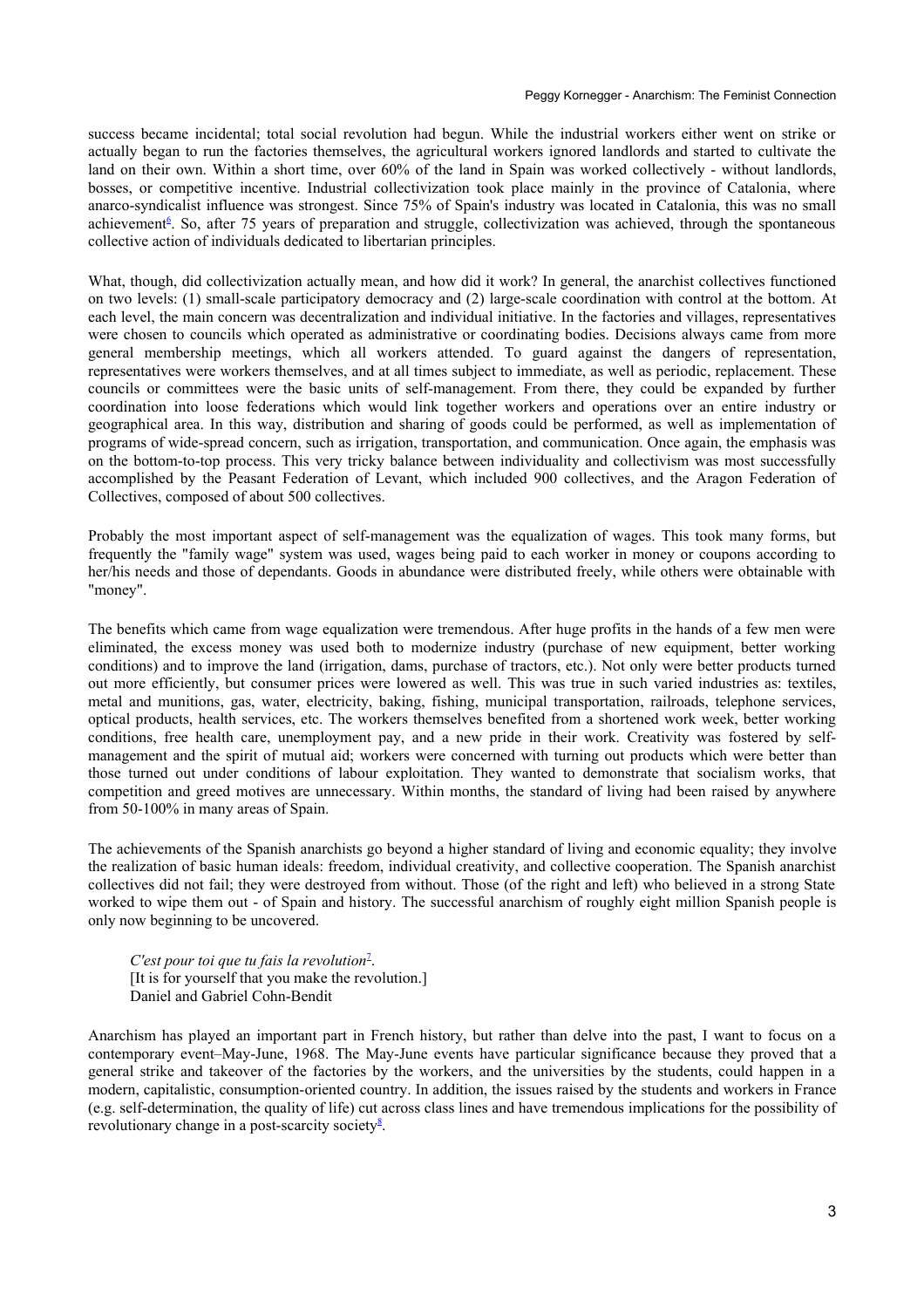On March 22, 1968, students at the University of Nanterre, among them anarchist Daniel Cohn-Bendit, occupied administrative buildings at their school, calling for an end to both the Vietnam war and their own oppression as students. (Their demands were similar in content to those of students from Columbia to Berlin protesting *in loco parentis*.) The University was closed down, and the demonstrations spread to the Sorbonne. The SNESUP (the union of secondary school and university teachers) called for a strike, and the students' union, the UNEF, organized a demonstration for May 6. That day, students and police clashed in the Latin Quarter in Paris; the demonstrators built barricades in the streets, and many were brutally beaten by the riot police. By the 7th, the number of protesters had grown to between twenty and fifty thousand people, marching toward the Etoile singing the Internationale. During the next few days, skirmishes between demonstrators and police in the Latin Quarter became increasingly violent, and the public was generally outraged at the police repression. Talks between labour unions and teachers' and students' unions began, and the UNEF and the FEN (a teachers' union) called for an unlimited strike and demonstration. On May 13, around six hundred thousand people - students, teachers, and workers - marched through Paris in protest.

On the same day, the workers at the Sud-Aviation plant in Nantes (a city with the strongest anarco-syndicalist tendencies in France [9](http://web.archive.org/web/20040104213814/http:/www.cluefactory.org.uk/ace/rumours/kornegge.html#note9) ) went out on strike. It was this action that touched off the general strike, the largest in history, including ten million workers - "professionals and labourers, intellectuals and football players."<sup>[10](http://web.archive.org/web/20040104213814/http:/www.cluefactory.org.uk/ace/rumours/kornegge.html#note10)</sup> Banks, post offices, gas stations, and department stores closed; the subway and busses stopped running; and trash piled up as the garbage collectors joined the strike. The Sorbonne was occupied by students, teachers, and anyone who wanted to come and participate in discussions there. Political dialogues which questioned the vary basis of French capitalist society went on for days. All over Paris posters and graffiti appeared: *It is forbidden to forbid. Life without dead times. All power to the Imagination. The more you consume, the less you live.* May-June became both an "assault on the established order" and a "festival of the streets".<sup>[11](http://web.archive.org/web/20040104213814/http:/www.cluefactory.org.uk/ace/rumours/kornegge.html#note11)</sup> Old lines between the middle and working classes often became meaningless as the younger workers and the students found themselves making similar demands: liberation from an oppressive authoritarian system (university or factory) and the right to make decisions about their own lives.

The people of France stood at the brink of total revolution. A general strike had paralysed the country. The students occupied the universities and the workers, the factories. What remained to be done was for the workers actually to *work* the factories, to take direct unmediated action and settle for nothing less than total self-management. Unfortunately, this did not occur. Authoritarian politics and bureaucratic methods die hard, and most of the major French workers' unions were saddled with both. As in Spain, the Communist Party worked against the direct, spontaneous actions of the people in the streets: the Revolution must be dictated from above. Leaders of the CGT (the Communist workers' union) tried to prevent contacts between the students and workers, and a united left soon became an impossibility. As de Gaulle and the police mobilized their forces and even greater violence broke out, many strikers accepted limited demands (better pay, shorter hours, etc.) and returned to work. Students continued their increasingly bloody confrontations with police, but the moment had passed. By the end of June, France had returned to "normality" under the same old Gaullist regime.

What happened in France in 1968 is vitally connected to the Spanish Revolution of 1936; in both cases anarchist principles were not only discussed but implemented. The fact that the French workers never did achieve working selfmanagement may be because anarco-syndicalism was not as prevalent in France in the years prior to 1968 as it was in Spain before 1936. Of course, this is an over-simplification; explanation for a "failed" revolution can run on into infinity. What is crucial here, once again, is the fact that it happened at all. May-June, 1968, disproves the common belief that revolution is impossible in an advanced capitalist country. The children of the French middle and working classes, bred to passivity, mindless consumerism, and/or alienated labor, were rejecting much more than capitalism. They were questioning authority itself, demanding the right to a free and *meaningful* existence. The reasons for revolution in modern industrial society are thus no longer limited to hunger and material scarcity; they include the desire for human liberation from all forms of domination, in essence a radical change in the very "quality of everyday life".<sup>[12](http://web.archive.org/web/20040104213814/http:/www.cluefactory.org.uk/ace/rumours/kornegge.html#note12)</sup> They assume the necessity of a libertarian society. Anarchism can no longer be considered an anachronism.

It is often said that anarchists live in a world of dreams to come and do not see things which happen today. We see them only too well, and in their true colors, and that is what makes us carry the hatchet *into the forest of prejudices that besets us*<sup>[13](http://web.archive.org/web/20040104213814/http:/www.cluefactory.org.uk/ace/rumours/kornegge.html#note13)</sup>. Peter Kropotkin

There are two main reasons why revolution was aborted in France: (1) inadequate preparation in the theory and practice of anarchism and (2) the vast power of the State coupled with authoritarianism and bureaucracy in potentially sympathetic left-wing groups. In Spain, the revolution was more widespread and tenacious because of the extensive preparation. Yet it was still eventually crushed by a fascist State and authoritarian leftists. It is important to consider these two factors in relation to the situation in the United States today. We are not only facing a powerful State whose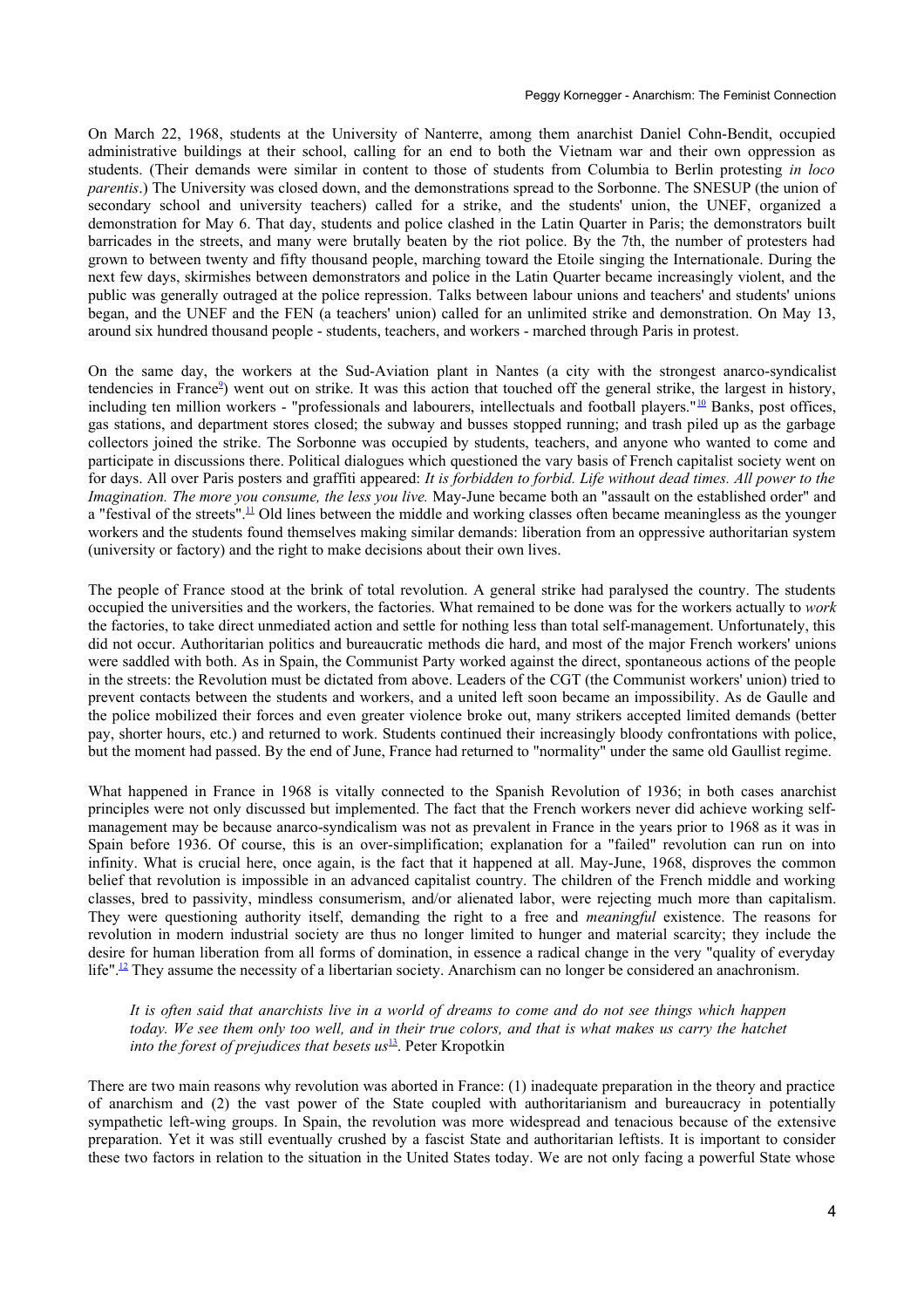armed forces, police, and nuclear weapons could instantly destroy the entire human race, but we also find ourselves confronting a pervasive reverence for authority and hierarchical forms whose continuance is ensured daily through the kind of home-grown passivity bred by family, school, church, and TV screen. In addition, the U.S. is a huge country, with only a small, sporadic history of anarchist activity. It would seem that not only are we unprepared, we are literally dwarfed by a State more powerful than those of France and Spain combined. To say we are up against tremendous odds is an understatement.

But where does defining the Enemy as a ruthless, unconquerable giant lead us? If we don't allow ourselves to be paralysed by fatalism and futility, it could force us to redefine revolution in a way that would focus on anarca-feminism as the framework in which to view the struggle for human liberation. It is women who now hold the key to new conceptions of revolution, women who realize that revolution can no longer mean the seizure of power or the domination of one group by another–under *any* circumstances, for *any* length of time. It is domination itself that must be abolished. The very survival of the planet depends on it. Men can no longer be allowed to wantonly manipulate the environment for their own self-interest, just as they can no longer be allowed to systematically destroy whole races of human beings. The presence of hierarchy and authoritarian mind-set threaten out human and planetary existence. Global liberation and libertarian politics have become *necessary*, not just utopian pipe dreams. We must "acquire the conditions of life in order to survive".  $\frac{14}{3}$  $\frac{14}{3}$  $\frac{14}{3}$ 

To focus on anarca-feminism as the necessary revolutionary framework for our struggle is not to deny the immensity of the task before us. We do see "only too well" the root causes of our oppression and the tremendous power of the Enemy. But we also see that the way out of the deadly historical cycle of incomplete or aborted revolutions requires of us new definitions and new tactics - ones which point to the kind of "hollowing out" $\frac{15}{2}$  $\frac{15}{2}$  $\frac{15}{2}$  process described later in the "Making Utopia Real" section. As women, we are particularly well-suited for participation in this process. Underground for ages, we have learned to be covert, subtle, sly, silent, tenacious, acutely sensitive, and expert at communication skills.

For our own survival, we learned to weave webs of rebellion which were invisible to the "masterful" eye.

 *We know what a boot looks like when seen from underneath, we know the philosophy of boots...*

 *Soon we will invade like weeds, everywhere but slowly; the captive plants will rebel with us, fences will topple, brick walls ripple and fall,*

 *there will be no more boots. Meanwhile we eat dirt and sleep; we are waiting under your feet. When we say Attack you will hear nothing at first.* [16](http://web.archive.org/web/20040104213814/http:/www.cluefactory.org.uk/ace/rumours/kornegge.html#note16)

Anarchistic preparation is not non-existent in this country. It exists in the minds and actions of women readying themselves (often unknowingly) for a revolution whose forms will shatter historical inevitability and the very process of history itself.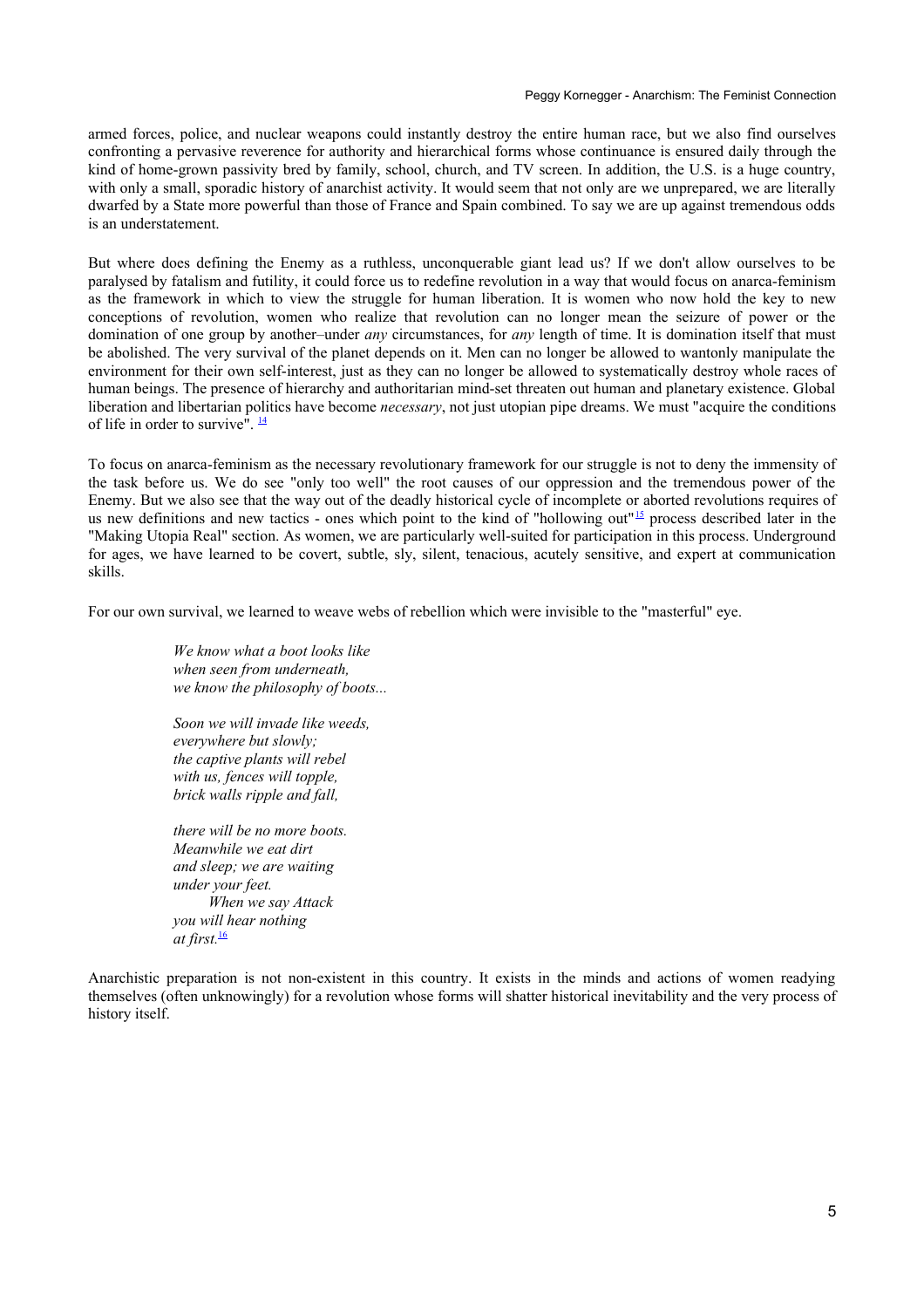### **Anarchism and the Women's Movement**

*The development of sisterhood is a unique threat, for it is directed against the basic social and psychic model of hierarchy and domination...*<sup>[17](http://web.archive.org/web/20040104213814/http:/www.cluefactory.org.uk/ace/rumours/kornegge.html#note17)</sup> Mary Daly *All across the country, independent groups of women began functioning without the structure, leaders, and other factotums of the male left, creating independently and simultaneously, organizations similar to those of anarchists of many decades and locales. No accident, either.*  $either$ <sup>[18](http://web.archive.org/web/20040104213814/http:/www.cluefactory.org.uk/ace/rumours/kornegge.html#note18)</sup> Cathy Levine

I have not touched upon the matter of woman's role in Spain and France, as it can be summed up in one word - unchanged. Anarchist men have been little better than males everywhere in their subjection of women.<sup>[19](http://web.archive.org/web/20040104213814/http:/www.cluefactory.org.uk/ace/rumours/kornegge.html#note19)</sup> Thus the absolute necessity of a feminist anarchist revolution. Otherwise the very principles on which anarchism is based become utter hypocrisy.

The current women's movement and a radical feminist analysis of society have contributed much to libertarian thought, In fact, it is my contention that feminists have been unconscious anarchists in both theory and practice for years. We now need to become *consciously* aware of the connections between anarchism and feminism and use that framework for our thoughts and actions. We have to be able to see very clearly where we want to go and how to get there. In order to be more effective, in order to create the future we sense is possible, we must realise that what we want is not change but total *transformation*.

The radical feminist perspective is almost pure anarchism. The basic theory postulates the nuclear family as the basis for all authoritarian systems. The lesson the child learns, from father to teacher to boss to God, is to OBEY the great anonymous voice of Authority. To graduate from childhood to adulthood is to become a full-fledged automaton, incapable of questioning or even thinking clearly. We pass into middle-America, believing everything we are told and numbly accepting the destruction of life all around us.

What feminists are dealing with is a mind-fucking process–the male domineering attitude toward the external world, allowing only subject/object relationships. Traditional male politics reduces humans to object status and then dominates and manipulates them for abstract "goals". Women, on the other hand, are trying to develop a consciousness of "Other" in all areas. We see subject-to-subject relationships as not only desirable but necessary. (Many of us have chosen to work with and love only women for just this reason–those kinds of relationships are so much more possible.) Together we are working to expand our empathy and understanding of other living things and to identify with those entities outside of ourselves, rather than objectifying and manipulating them. At this point, a respect for all life is a prerequisite for our very survival.

Radical feminist theory also criticizes male hierarchical thought patterns - in which rationality dominates sensuality, mind dominates intuition, and persistent splits and polarities (active/passive, child/adult, sane/insane, work/play, spontaneity/organization) alienate us from the mind-body experience as a *Whole* and from the *Continuum* of human experience. Women are attempting to get rid of these splits, to live in harmony with the universe as whole, integrated humans dedicated to the collective healing of our individual wounds and schisms.

In actual practice within the Women's Movement, feminists have had both success and failure in abolishing hierarchy and domination. I believe that women frequently speak and act as "intuitive" anarchists, that is, we *approach*, or *verge on*, a complete denial of all patriarchal thought and organization. That approach, however, is blocked by the powerful and insidious forms which patriarchy takes–in our minds and in our relationships with one another. Living within and being conditioned by an authoritarian society often prevents us from making that all-important connection between feminism and anarchism. When we say we are fighting the patriarchy, it isn't always clear to all of us that that means fighting *all* hierarchy, *all* leadership, *all* government, and the very idea of authority itself. Our impulses toward collective work and small leaderless groups have been anarchistic, but in most cases we haven't *called* them by that name. And that is important, because an understanding of feminism as anarchism could springboard women out of reformism and stop-gap measures into a revolutionary confrontation with the basic nature of authoritarian politics.

If we want to "bring down the patriarchy", we need to talk about anarchism, to know exactly what it means, and to use that framework to transform ourselves and the structure of our daily lives. Feminism doesn't mean female corporate power or a woman President; it means *no* corporate power and *no* Presidents. The Equal Rights Amendment will not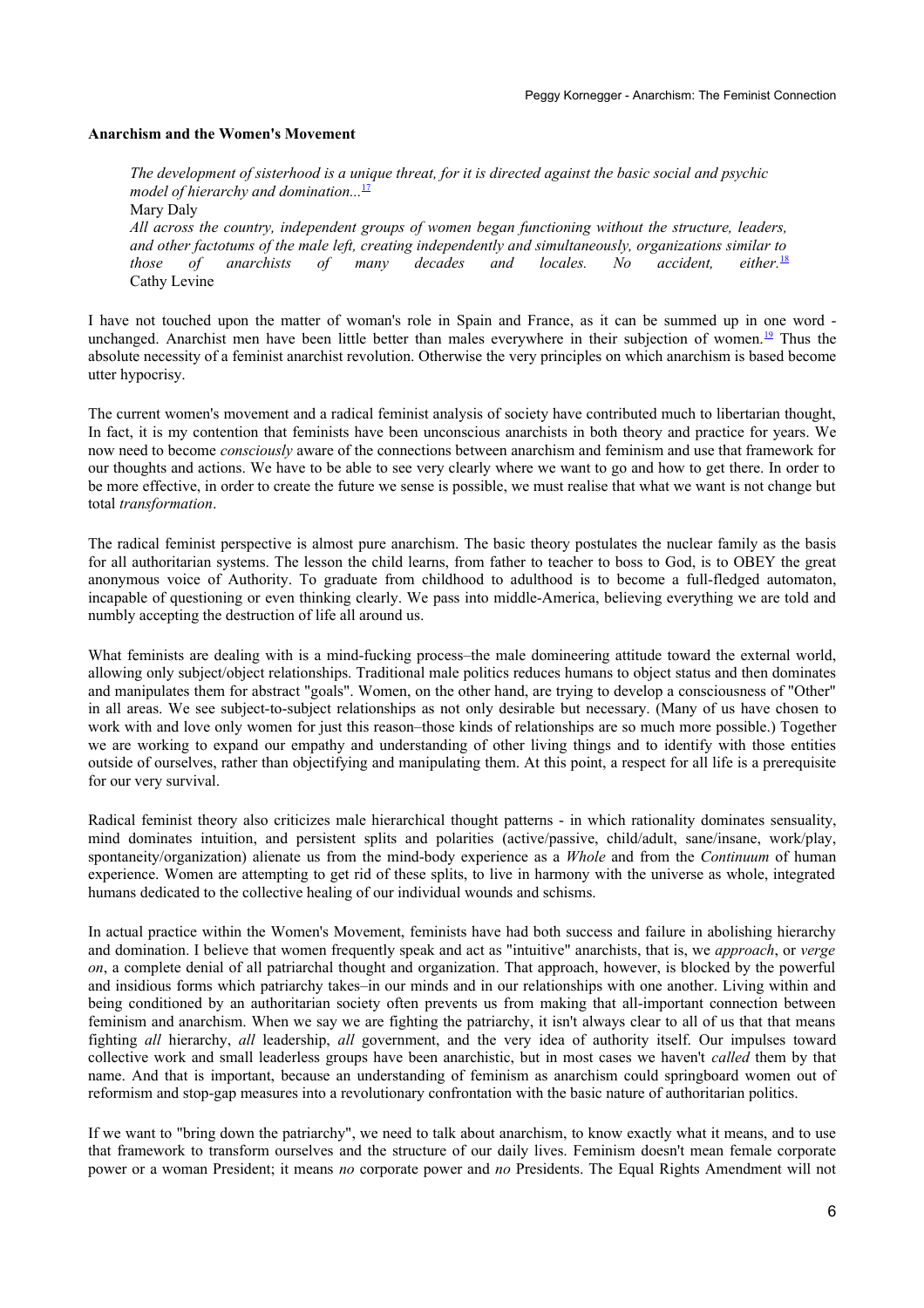transform society; it only gives women the "right" to plug into a hierarchical economy. Challenging sexism means challenging *all* hierarchy–economic, political, and personal. And that means an anarca-feminist revolution.

Specifically, when have feminists been anarchistic, and when have we stopped short? As the second wave of feminism spread across the country in the late 60s, the forms which women's groups took frequently reflected an unspoken libertarian consciousness. In rebellion against the competitive power games, impersonal hierarchy, and mass organization tactics of male politics, women broke off into small, leaderless, consciousness-raising groups, which dealt with personal issues in our daily lives. Face-to-face, we attempted to get at the root cause of our oppression by sharing our hitherto unvalued perceptions and experiences. We learned from each other that politics is not "out there" but in our minds and bodies and between individuals. Personal relationships could and did oppress us as a political class. Our misery and self-hatred were a direct result of male domination–in home, street, job, and political organization.

So, in many unconnected areas of the U.S., C-R groups developed as a spontaneous, direct (re)action to patriarchal forms. The emphasis on the small group as a basic organizational unit, on the personal and political, on antiauthoritarianism, and on spontaneous direct action was essentially anarchistic. But, where were the years and years of preparation which sparked the Spanish revolutionary activities? The structure of women's groups bore a striking resemblance to that of anarchist affinity groups within anarco-syndicalist unions in Spain, France, and many other countries. Yet, we had not called ourselves anarchists and consciously organized around anarchist principles. At the time, we did not even have an underground network of communication and idea-and-skill sharing. Before the women's movement was more than a handful of isolated groups groping in the dark toward answers, anarchism as an unspecified ideal existed in our minds.

I believe that this puts women in the unique position of being the bearers of a subsurface anarchist consciousness which, if articulated and concretized can take us further than any previous group toward the achievement of total revolution. Women's intuitive anarchism, if sharpened and clarified, is an incredible leap forward (or beyond) in the struggle for human liberation. Radical feminist theory hails feminism as the Ultimate Revolution. This is true if, and only if, we recognize and claim our anarchist roots. At the point where we fail to see the feminist connection to anarchism, we stop short of revolution and become trapped in "ye olde male political rut". It is time to stop groping in the darkness and see what we have done and are doing in the context of where we want to ultimately be.

C-R groups were a good beginning, but they often got so bogged down in talking about personal problems that they failed to make the jump to direct action and political confrontation. Groups that did organize around a specific issue or project sometimes found that the "tyranny of structurelessness" could be as destructive as the "tyranny of tyranny"<sup>[20](http://web.archive.org/web/20040104213814/http:/www.cluefactory.org.uk/ace/rumours/kornegge.html#note20)</sup> The failure to blend organization with spontaneity frequently caused the emergence of those with more skills or personal charisma as leaders. The resentment and frustration felt by those who found themselves following sparked in-fighting, guilt-tripping, and power struggles. Too often this ended in either total ineffectiveness or a backlash adherence to "what we need is more structure" (in the old male up/down sense of the word).

Once again, I think that what was missing was a verbalized anarchist analysis. Organization does not have to stifle spontaneity or follow hierarchical patterns. The women's groups or projects which have been the most successful are those which experimented with various fluid structures: the rotation of tasks and chair- persons, sharing of all skills, equal access to information and resources, non-monopolized decision-making, and time slots for discussion of group dynamics. This latter structural element is important because it involves a continued effort on the part of group members to watch for "creeping power politics". If women are verbally committing themselves to collective work, this requires a real struggle to unlearn passivity (to eliminate "followers") and to share special skins or knowledge (to avoid "leaders"). This doesn't mean that we cannot be inspired by one another's words and lives; strong actions by strong individuals can be contagious and thus important. But we must be careful not to slip into old behavior patterns.

On the positive side, the emerging structure of the women's movement in the last few years has generally followed an anarchistic pattern of small project-oriented groups continually weaving an underground network of communication and collective action around specific issues. Partial success at leader/"star" avoidance and the diffusion of small action projects (Rape Crisis Centers, Women's Health Collectives) across the country have made it extremely difficult for the women's movement to be pinned down to one person or group. Feminism is a many-headed monster which cannot be destroyed by singular decapitation. We spread and grow in ways that are incomprehensible to a hierarchical mentality.

This is not, however, to underestimate the immense power of the Enemy. The most treacherous form this power can take is cooptation, which feeds on any short-sighted unanarchistic view of feminism as mere "social change". To think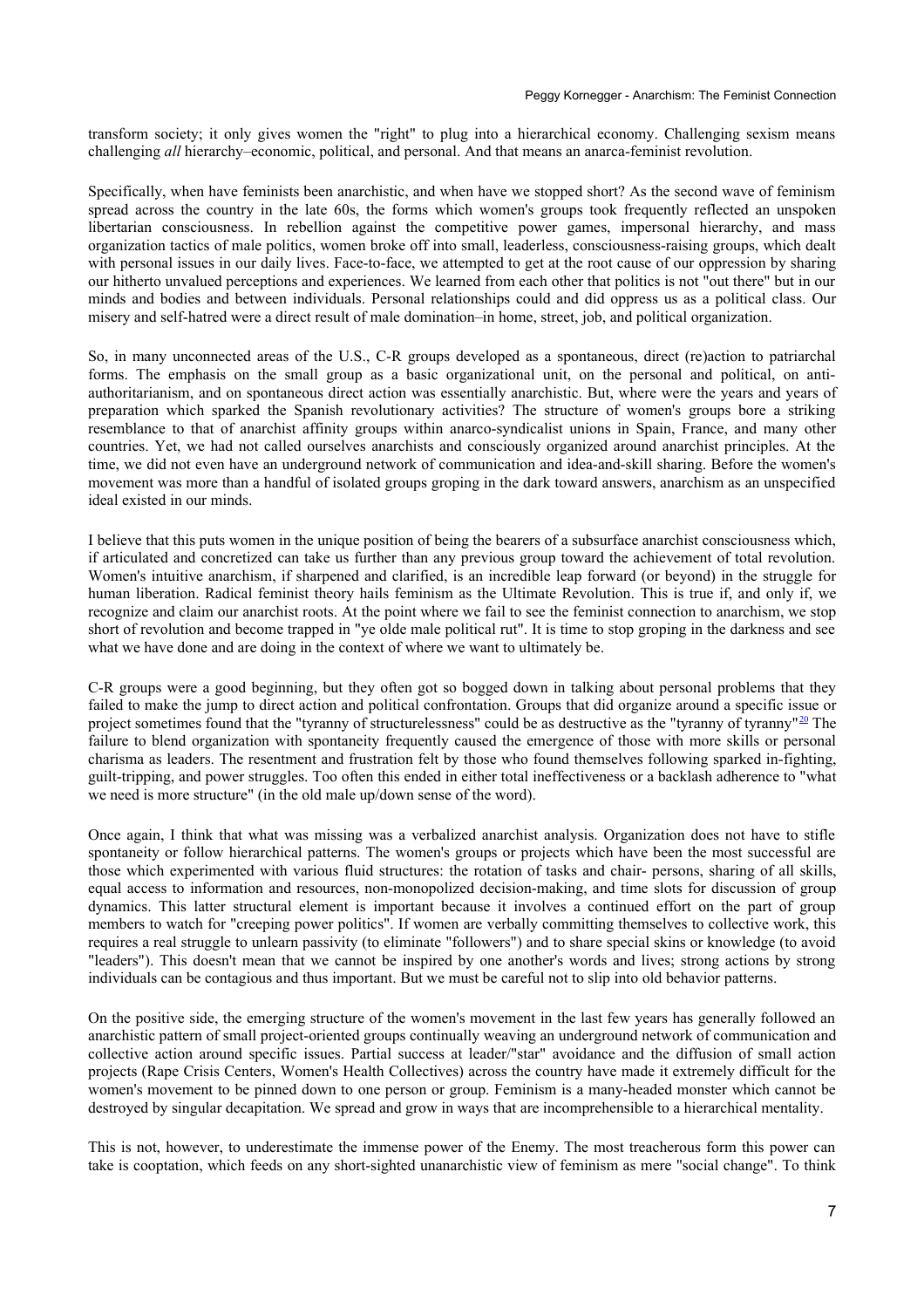of sexism as an evil which can be eradicated by female participation in the way things are is to insure the continuation of domination and oppression. "Feminist" capitalism is a contradiction in terms. When we establish women's credit unions, restaurants, bookstores, etc., we must be clear that we are doing so for our own survival, for the purpose of creating a counter-system whose processes contradict and challenge competition, profit-making, and all forms of economic oppression. We must be committed to "living on the boundaries"<sup>[21](http://web.archive.org/web/20040104213814/http:/www.cluefactory.org.uk/ace/rumours/kornegge.html#note21)</sup>, to anti-capitalist, non-consumption values. What we want is neither integration nor a coup d'etat which would "transfer power from one set of boys to another set of boys".<sup>[22](http://web.archive.org/web/20040104213814/http:/www.cluefactory.org.uk/ace/rumours/kornegge.html#note22)</sup> What we ask is nothing less than total revolution, revolution whose forms invent a future untainted by inequity, domination, or disrespect for individual variation - in short, feminist-anarchist revolution. I believe that women have known all along how to move in the direction of human liberation; we only need to shake off lingering male political forms and dictums and focus on our own anarchistic female analysis.

#### **Where Do We Go From Here? Making Utopia Real**

*"Ah, your vision is romantic bullshit, soppy religiousity, flimsy idealism." "You're into poetry because you can't deliver concrete details." So says the little voice in the back of my (your?) head. But the front of* my head knows that if you were here next to me, we could talk. And that in our talk would come *(concrete, detailed) descriptions of how such and such might happen, how this or that would be resolved.* What my vision really lacks is concrete, detailed human bodies. Then it wouldn't be a flimsy vision, it *would be a fleshy reality.* [23](http://web.archive.org/web/20040104213814/http:/www.cluefactory.org.uk/ace/rumours/kornegge.html#note23)

Su Negrin

*Instead of getting discouraged and isolated now, we should be in our small groups–discussing, planning, creating, and making trouble... we should always be actively engaging in and creating feminist activity,* because we all thrive on it; in the absence of [it], women take tranquilizers, go insane, and commit *suicide.* [24](http://web.archive.org/web/20040104213814/http:/www.cluefactory.org.uk/ace/rumours/kornegge.html#note24)

Cathy Levin

Those of us who lived through the excitement of sit-ins, marches, student strikes, demonstrations, and REVOLUTION NOW in the 60s may find ourselves disillusioned and downright cynical about anything happening in the 70s. Giving up or in ("open" marriage? hip capitalism? the Guru Maharaji?) seems easier than facing the prospect of decades of struggle and maybe even ultimate failure. At this point, we lack an overall framework to see the process of revolution in. Without it, we are doomed to deadended, isolated struggle or the individual solution. The kind of framework, or coming-together-point, that anarca-feminism provides would appear to be a prerequisite for any sustained effort to reach Utopian goals. By looking at Spain and France, we can see that true revolution is "neither an accidental happening nor a coup d'etat artificially engineered from above."<sup>[25](http://web.archive.org/web/20040104213814/http:/www.cluefactory.org.uk/ace/rumours/kornegge.html#note25)</sup> It takes years of preparation: sharing of ideas and information, changes in consciousness and behavior, and the creation of political and economic alternatives to capitalist, hierarchical structures. It takes spontaneous direct action on the part of autonomous individuals through collective political confrontation. It is important to "free your mind" and your personal life, but it is not sufficient. Liberation is not an insular experience; it occurs in conjunction with other human beings. There are no individual "liberated women".

So, what I'm talking about is a *long-term process*, a series of actions in which we unlearn passivity and learn to take control over our own lives. I am talking about a "hollowing out" of the present system through the formation of mental and physical (concrete) alternatives to the way things are. The romantic image of a small band of armed guerrillas overthrowing the U.S. government is obsolete (as is all male politics) and basically irrelevant to this conception of revolution. We would be squashed if we tried it. Besides, as the poster says, "What we want is not the overthrow of the government, but a situation in which it gets lost in the shuffle." This is what happened (temporarily) in Spain, and almost happened in France. Whether armed resistance will be necessary at some point is open to debate. The anarchist principle of "means create ends" seems to imply pacifism, but the power of the State is so great that it is difficult to be absolute about non-violence. (Armed resistance was crucial in the Spanish Revolution, and seemed important in France 1968 as well.) The question of pacifism, however, would entail another discussion, and what I'm concerned with here is emphasizing the preparation needed to transform society, a preparation which includes an anarca-feminist framework, long-range revolutionary patience, and continual active confrontation with entrenched patriarchal attitudes.

The actual tactics of preparation are things that we have been involved with for a long time. We need to continue and develop them further. I see them as functioning on three levels: (1) "educational" (sharing of ideas, experiences), (2) economic/political, and (3) personal/political.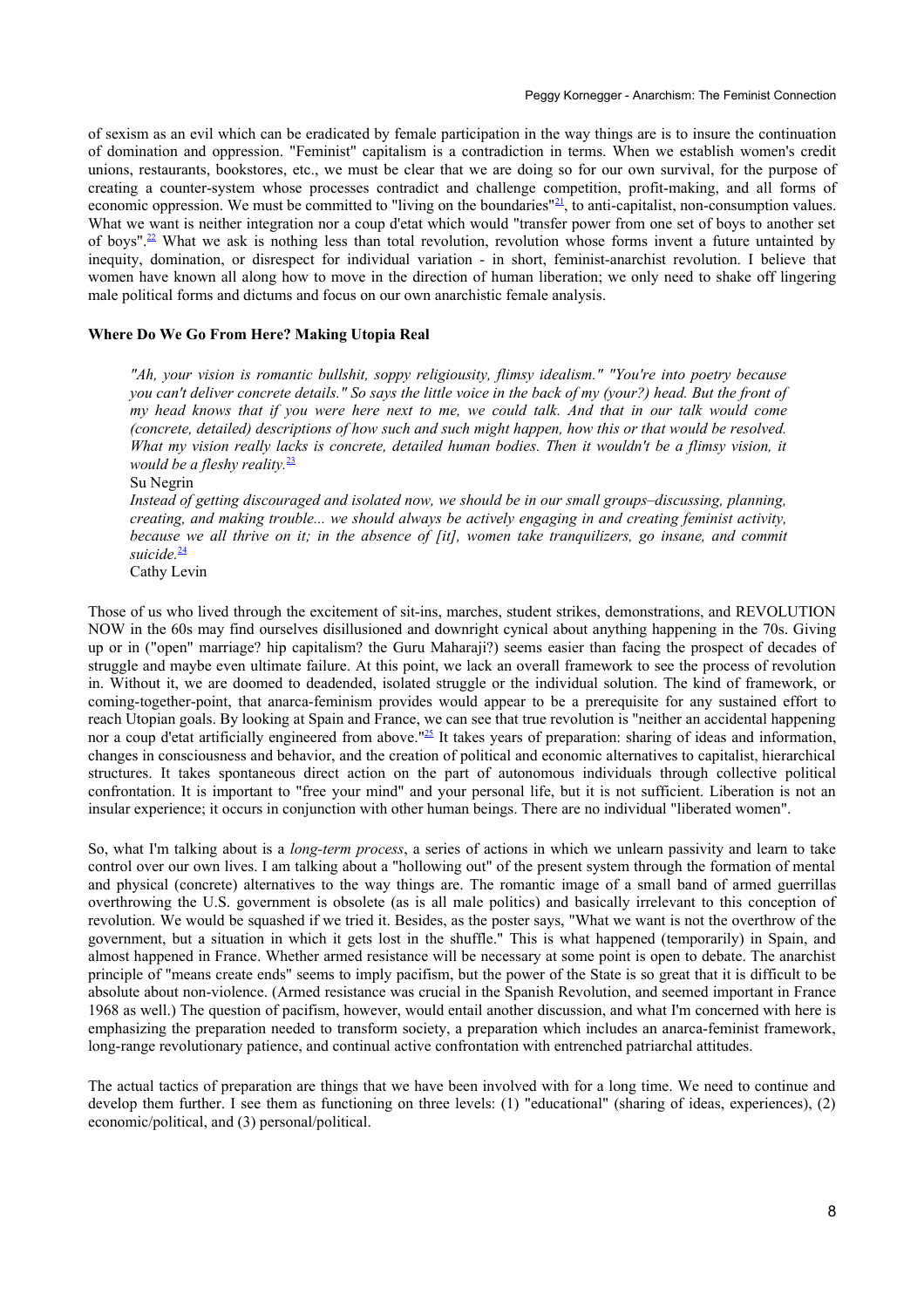"Education" has a rather condescending ring to it, but I don't mean "bringing the word to the masses" or guilt-tripping. individuals into prescribed ways of being. I'm talking about the many methods we have developed for sharing our lives with one another–from writing (our network of feminist publications), study groups, and women's radio and TV shows to demonstrations, marches, and street theatre. The mass media would seem to be a particularly important area for revolutionary communication and influence-just think of how our own lives were *mis*-shaped by radio and  $TV^{26}$  $TV^{26}$  $TV^{26}$ . Seen in isolation, these things might seem ineffectual, but people *do* change from writing, reading, talking, and listening to each other, as well as from active participation in political movements. Going out into the streets together shatters passivity and creates a spirit of communal effort and life energy which can help sustain *and* transform us. My own transformation from all-american-girl to anarca-feminist was brought about by a decade of reading, discussion, and involvement with many kinds of people and politics–from the Midwest to the West and East Coasts. My experiences may in some ways be unique, but they are not, I think, extraordinary. In many, many places in this country, people are slowly beginning to question the way they were conditioned to acceptance and passivity. God and Government are not the ultimate authorities they once were. This is not to minimize the extent of the power of Church and State, but rather to emphasize that seemingly inconsequential changes in thought and behavior, when solidified in collective action, constitute a real challenge to the patriarchy.

Economic/political tactics fall into the realm of direct action and "purposeful illegality" (Daniel Guerin's term). Anarcosyndicalism specifies three major modes of direct action: sabotage, strike, and boycott. Sabotage means "obstructing by every possible method, the regular process of production"<sup>[27](http://web.archive.org/web/20040104213814/http:/www.cluefactory.org.uk/ace/rumours/kornegge.html#note27)</sup>. More and more frequently, sabotage is practised by people unconsciously influenced by changing societal values. For example, systematic absenteeism is carried out by both blue and white collar workers. Defying employers can be done as subtly as the "slow-down" or as blatantly as the "fuck-up". Doing as little work as possible as slowly as possible is common employee practice, as is messing up the actual work process (often as a union tactic during a strike). Witness habitual misfiling or loss of "important papers" by secretaries, or the continual switching of destination placards on trains during the 1967 railroad strike in Italy.

Sabotage tactics can be used to make strikes much more effective. The strike itself is the workers' most important weapon. Any individual strike has the potential of paralysing the system if it spreads to other industries and becomes a general strike. Total social revolution is then only a step away. Of course, the general strike must have as its ultimate goal worker's self-management (as well as a clear sense of how to achieve and hold on to it), or else the revolution will be still-born (as in France, 1968).

The boycott can also be a powerful strike or union strategy (e.g., the boycott of non-union grapes, lettuce, and wines, and of Farah pants). In addition, it can be used to force economic and social changes. Refusal to vote, to pay war taxes, or to participate in capitalist competition and over-consumption are all important actions when coupled with support of alternative, non-profit structures (food co-ops, health and law collectives, recycled clothing and book stores, free schools, etc.). Consumerism is one of the main strongholds of capitalism. To boycott buying itself (especially products geared to obsolescence and those offensively advertised) is a tactic that has the power to change the "quality of everyday life". Refusal to vote is often practised out of despair or passivity rather than as a conscious political statement against a pseudo-democracy where power and money elect a political elite. Non-voting can mean something other than silent consent if we are simultaneously participating in the creation of genuine democratic forms in an alternative network of anarchist affinity groups.

This takes us to the third area–personal/political, which is of course vitally connected to the other two. The anarchist affinity group has long been a revolutionary organizational structure. In anarco-syndicalist unions, they functioned as training grounds for workers' self-management. They can be temporary groupings of individuals for a specific shortterm goal, more "permanent" work collectives (as an alternative to professionalism and career elitism), or living collectives where individuals learn how to rid themselves of domination or possessiveness in their one-to-one relationships. Potentially, anarchist affinity groups are the base on which we can build a new libertarian, nonhierarchical society. The way we live and work changes the way we think and perceive (and vice versa), and when changes in consciousness become changes in action and behavior, the revolution has begun.

Making Utopia real involves many levels of struggle. In addition to specific tactics which can be constantly developed and changed, we need political tenacity: the strength and ability to see beyond the present to a joyous, revolutionary future. To get from here to there requires more than a leap of faith. It demands of each of us a day-to-day, long-range commitment to possibility and direct action.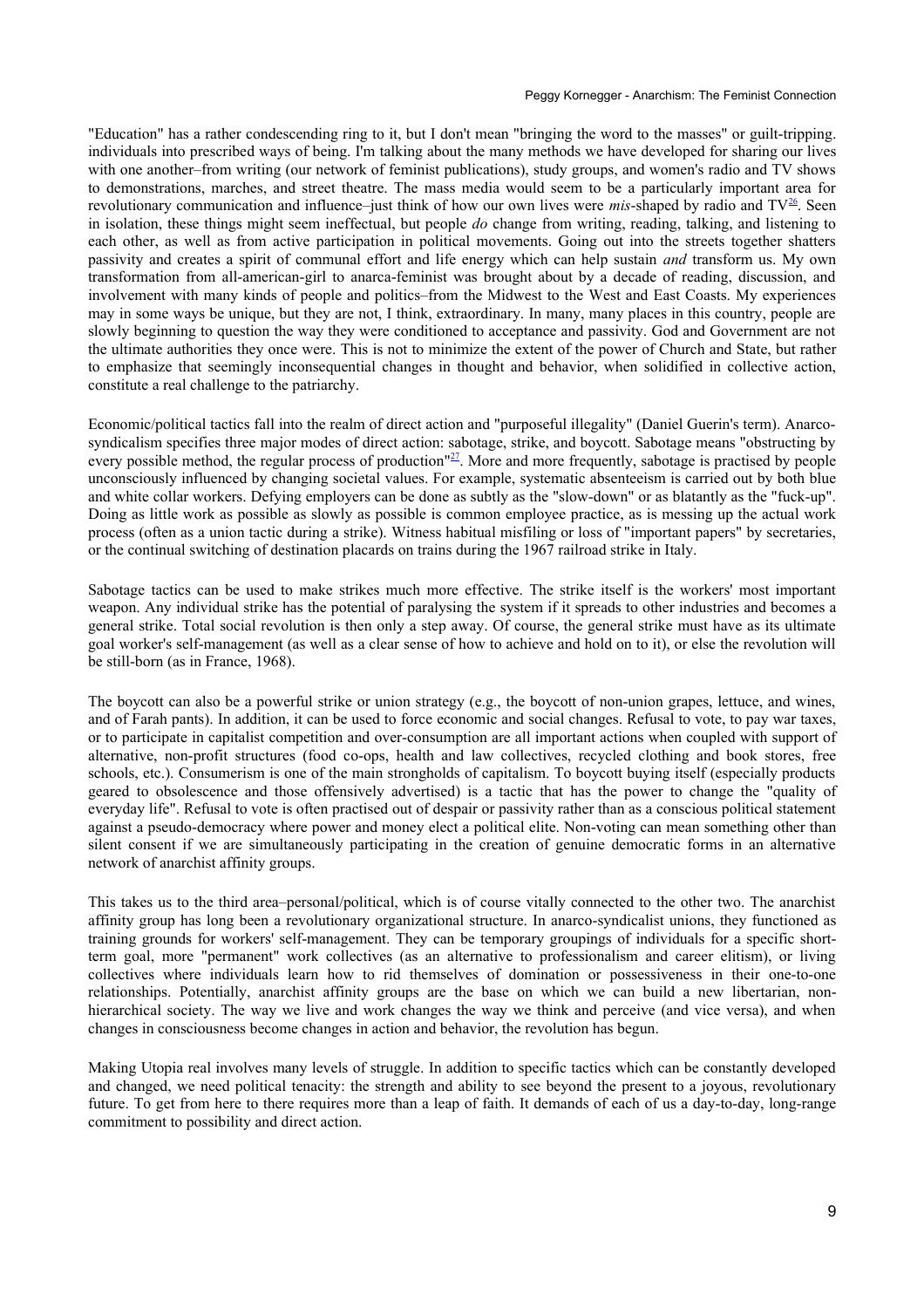#### **The Transformation of the Future**

The creation of female culture is as pervasive a process as we can imagine, for it is participation in a *VISION which is continually unfolding anew in everything from our talks with friends, to meat boycotts, to taking over storefronts for child care centres, to making love with a sister. It is revelatory, undefinable, except as a process of change. Women's culture is all of us exorcising, naming, creating* toward the vision of harmony with ourselves, each other, and our sister earth. In the last ten years our having come faster and closer than ever before in the history of the patriarchy to overturning its power... *is cause of exhilarant hope—wild, contagious, unconquerable, crazy HOPE!... The hope, the winning of life over death, despair and meaninglessness is everywhere I look now—like taliswomen of the faith in WOMANVISION...* [28](http://web.archive.org/web/20040104213814/http:/www.cluefactory.org.uk/ace/rumours/kornegge.html#note28) Laurel

I used to think that if the revolution didn't happen tomorrow, we would all be doomed to a catastrophic (or at least, catatonic) fate. I don't believe anymore that kind of before-and-after revolution, and I think we set ourselves up for failure and despair by thinking of it in those terms. I *do* believe that what we all need, what we absolutely require, in order to continue struggling (in spite of oppression of our daily lives) is HOPE, that is, a vision of the future so beautiful and so powerful that it pulls us steadily forward in a bottom-up creation of an inner and outer world both habitable and self-fulfilling for *all\**. I believe that hope exists—that it is in Laurel's "womanvision", in Mary Daly's "existential courage"<sup>[29](http://web.archive.org/web/20040104213814/http:/www.cluefactory.org.uk/ace/rumours/kornegge.html#note29)</sup> and in anarca-feminism. Our different voices describe the same dream, and "only the dream can shatter stone that blocks our mouths." $30$  As we speak, we change, and as we change, we transform ourselves and the future simultaneously.

It *is* true that there is no solution, individual or otherwise, *in our society*. [31](http://web.archive.org/web/20040104213814/http:/www.cluefactory.org.uk/ace/rumours/kornegge.html#note31) But if we can only balance this rather depressing knowledge with an awareness of the radical metamorphoses we have experienced - in our consciousness and in our lives - the perhaps we can have the courage to continue to create what we DREAM is possible. Obviously, it is not easy to face daily oppression and still continue to hope. But *it is our only chance*. If we abandon hope (the ability to see connections, to dream the present into the future), then we have already lost. Hope is woman's most powerful revolutionary tool; it is what we give each other every time we share our lives, our work, and our love. It pulls us forward out of self-hatred, self-blame, and the fatalism which keeps us prisoners in separate cells. If we surrender to depression and despair now, we are accepting the inevitability of authoritarian politics and patriarchal domination ("Despair is the worst betrayal, the coldest seduction: to believe at last that the enemy will prevail."  $^{32}$  $^{32}$  $^{32}$  Marge Piercy). We must not let our pain and anger fade into hopelessness or short-sighted semi-"solutions". Nothing we can do is enough, but on the other hand, those "small changes" we make in our minds, in our lives, in one another's lives, are not totally futile and ineffectual. It takes a long time to make a revolution: it is something that one both prepares for and lives now. The transformation of the future will not be instantaneous, but it can be *total*... a continuum of thought and action, individuality and collectivity, spontaneity and organization, stretching from what is to what can be.

Anarchism provides a framework for this transformation. It is a vision, a dream, a possibility which becomes "real" as we live it. Feminism is the connection that links anarchism to the future. When we finally see that connection clearly, when we hold to that vision, when we refuse to be raped of that HOPE, we will be stepping over the edge of nothingness into a being now just barely imaginable. The womanvision that is anarca-feminism has been carried inside our women's bodies for centuries. "It will be an ongoing struggle in each of us, to birth this vision"[33](http://web.archive.org/web/20040104213814/http:/www.cluefactory.org.uk/ace/rumours/kornegge.html#note33) but *we must do it*. We must "ride our anger like elephants into battle".

*We are sleepwalkers troubled by nightmare flashes, In locked wards we closet our vision, renouncing ... Only when we break the mirror and climb into our vision, Only when we are the wind together streaming and singing, Only in the dream we become with our bones for spears, we are real at last and wake.* [34](http://web.archive.org/web/20040104213814/http:/www.cluefactory.org.uk/ace/rumours/kornegge.html#note34)

\*And, by self-fulfilling I mean not only in terms of survival needs (sufficient food, clothing, shelter. etc.) but psychological needs as well I (e.g., a non-oppressive environment which fosters total freedom of choice before specific, concretely possible alternatives).